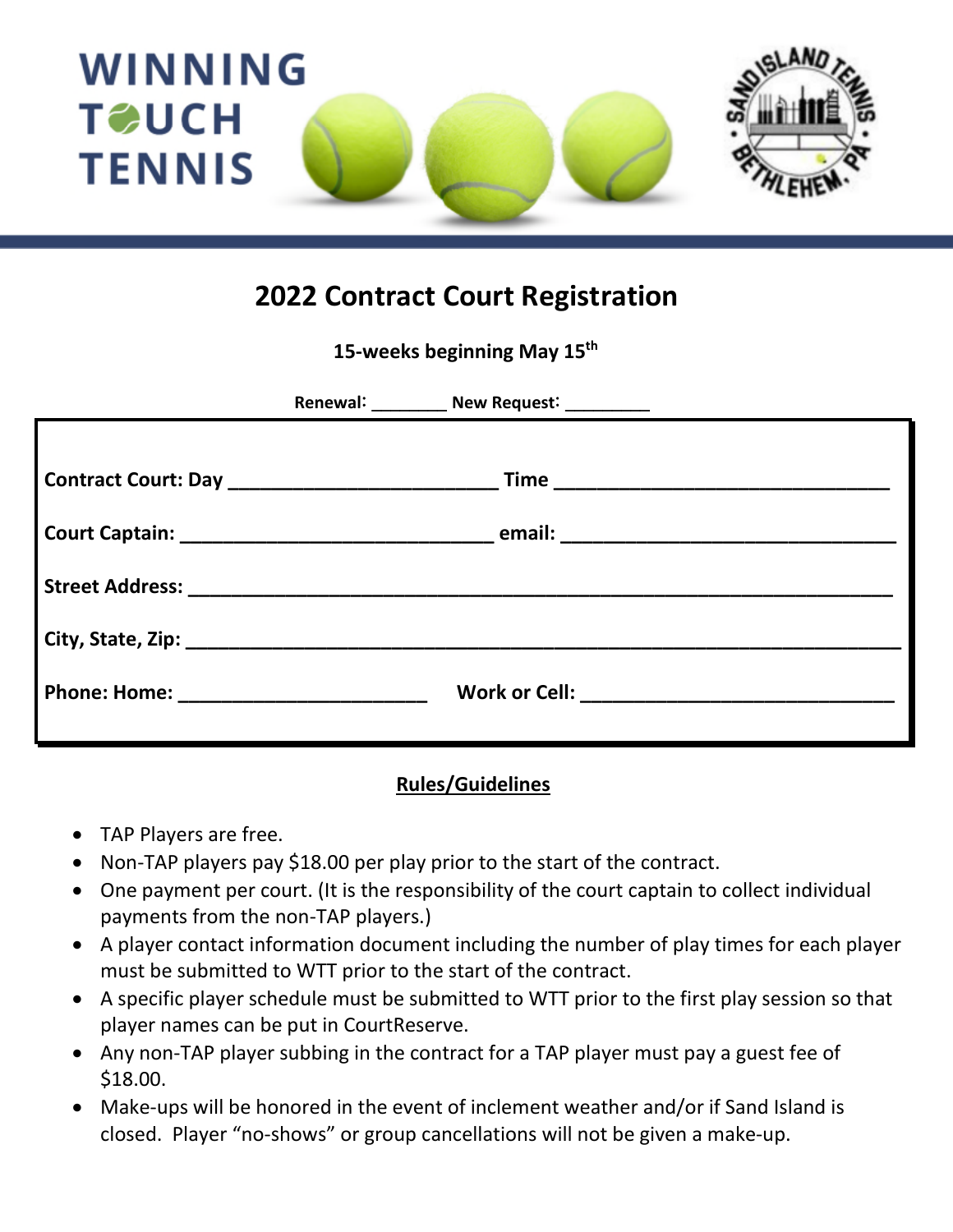| l |  |
|---|--|

|                                       |         | Total<br>Owed                                |   |        |                           |                         |    |         |                |          |          |       |
|---------------------------------------|---------|----------------------------------------------|---|--------|---------------------------|-------------------------|----|---------|----------------|----------|----------|-------|
|                                       |         | (knq/813)<br># of plays<br>Non-TAP<br>Player |   |        |                           |                         |    |         |                |          |          |       |
|                                       |         | <b>TAP Player</b><br># of plays<br>(free)    |   |        |                           |                         |    |         |                |          |          |       |
| Total Due to WTT for non-TAP players: |         | Email                                        |   |        |                           |                         |    |         |                |          |          |       |
| Day of Week:                          | Time: _ | Phone#                                       |   |        |                           |                         |    |         |                |          |          |       |
|                                       |         | (Street, City, State, Zip)<br><b>Address</b> |   |        |                           |                         |    |         |                |          |          |       |
| Contract Captain:                     |         | Player Name<br>(First, Last)                 | 1 | $\sim$ | $\boldsymbol{\mathsf{m}}$ | $\overline{\mathbf{r}}$ | LŊ | $\circ$ | $\overline{ }$ | $\infty$ | $\sigma$ | $\Xi$ |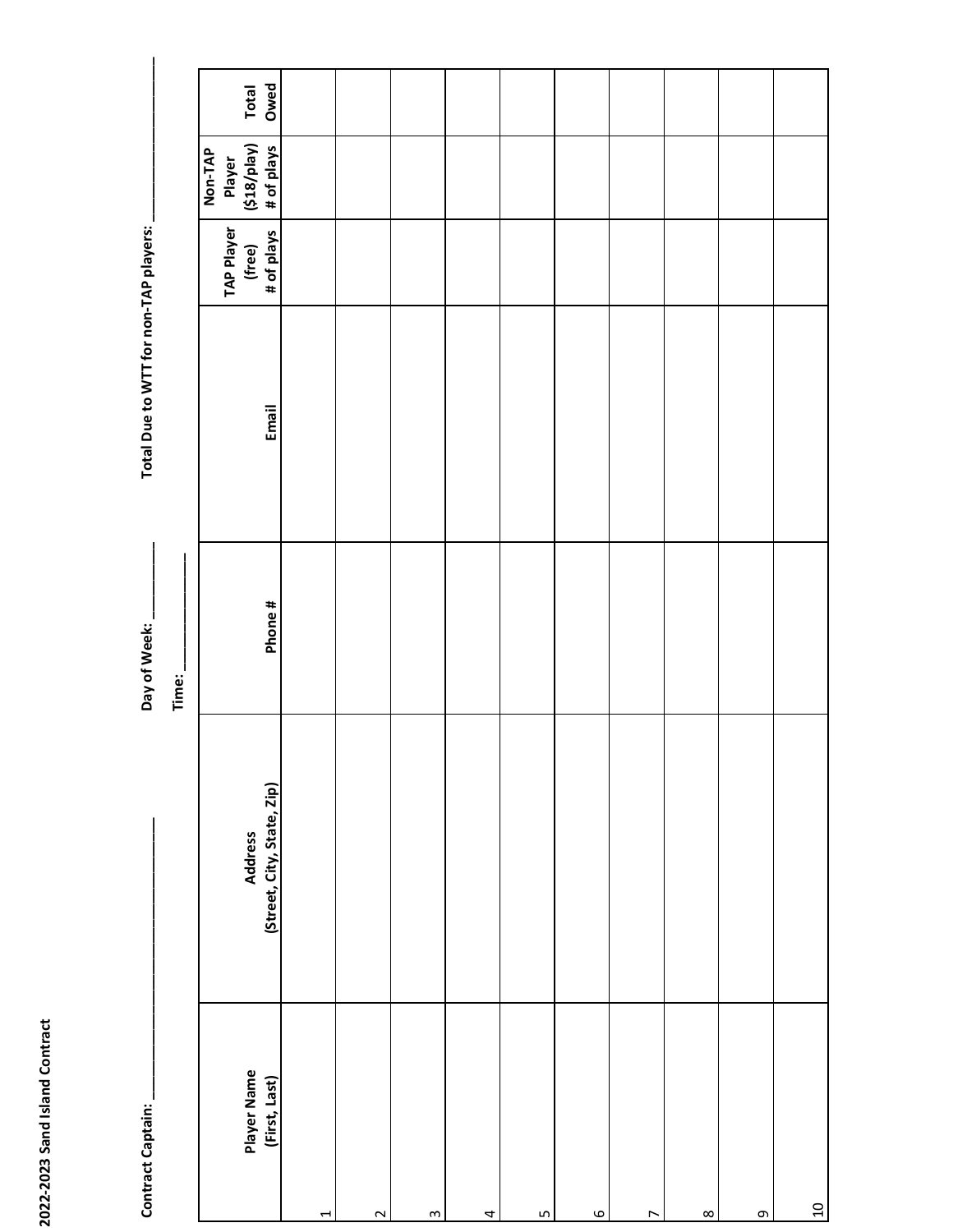# Player Schedule **Player Schedule**

# Please Print Player First and Last Name **Please Print Player First and Last Name**

| Week                      | Day/Date | Player 1 | Player <sub>2</sub> | Player <sub>3</sub> | Player 4 |
|---------------------------|----------|----------|---------------------|---------------------|----------|
| $\blacktriangleleft$      |          |          |                     |                     |          |
| $\mathbf{\Omega}$         |          |          |                     |                     |          |
| $\boldsymbol{\mathsf{m}}$ |          |          |                     |                     |          |
| $\blacktriangleleft$      |          |          |                     |                     |          |
| LŊ                        |          |          |                     |                     |          |
| $\bullet$                 |          |          |                     |                     |          |
| $\blacktriangleright$     |          |          |                     |                     |          |
| $\infty$                  |          |          |                     |                     |          |
| თ $\,$                    |          |          |                     |                     |          |
| $\overline{\mathbf{u}}$   |          |          |                     |                     |          |
| 11                        |          |          |                     |                     |          |
| $2 \overline{2}$          |          |          |                     |                     |          |
| $\mathbf{13}$             |          |          |                     |                     |          |
| $\mathbf{14}$             |          |          |                     |                     |          |
| 15                        |          |          |                     |                     |          |
| $\mathbf{d}$              | make-up  |          |                     |                     |          |